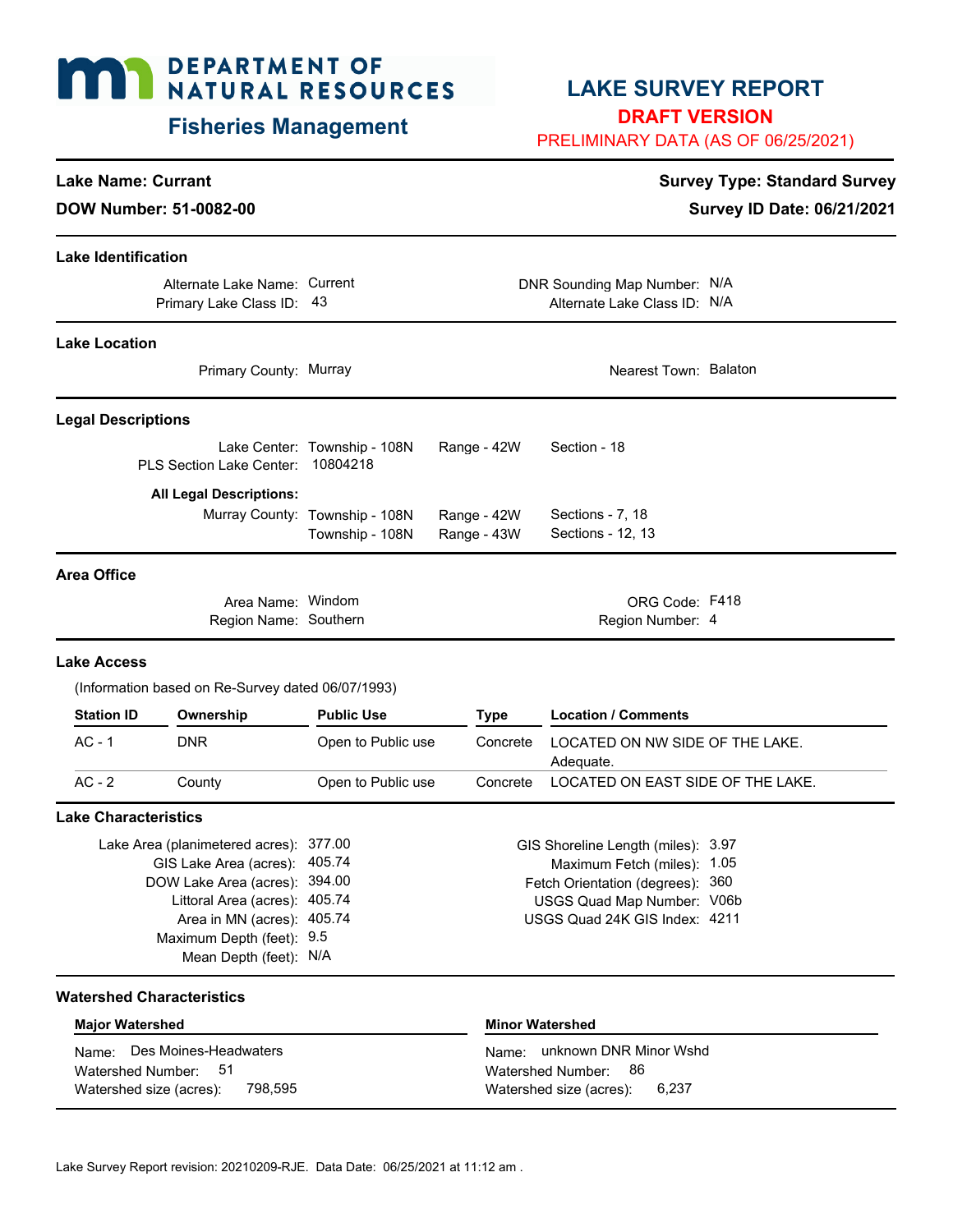

## **DRAFT LAKE SURVEY REPORT STANDARD SURVEY DATED 06/21/2021 FOR DOW NUMBER 51-0082-00**

#### **Surveys and Investigations**

| <b>Initial Survey: 06/14/1984.</b> |                                                                                                             |
|------------------------------------|-------------------------------------------------------------------------------------------------------------|
|                                    | <b>Re-Survey: 06/04/2001, 06/07/1993.</b>                                                                   |
|                                    | Population Assessment: 06/24/2013, 06/22/2009, 06/20/2005, 06/16/1997, 06/13/1989.                          |
|                                    | Special Assessment: 07/03/2013, 10/08/1998, 08/27/1948.                                                     |
|                                    | Dissolved Oxygen Check: 02/17/2016, 02/19/2015, 01/02/2014, 02/06/2013, 01/03/2013, 01/10/2012, 12/29/2010, |
|                                    | 01/05/2010                                                                                                  |
|                                    | Standard Survey: 06/21/2021, 06/26/2017.                                                                    |
|                                    | Targeted Survey: 06/22/2021, 02/06/2020, 01/19/2018, 10/04/2017.                                            |

#### **Water Level History - Readings**

| <b>Station ID</b> | Date       | Level  | <b>Reading (feet)</b> | <b>Reading Type</b>      |
|-------------------|------------|--------|-----------------------|--------------------------|
| - BM - 1          | 06/24/2009 | Hiah   | $-3.30$               | Above or below Benchmark |
| BM - 3            | 06/27/2013 | Normal | -1.80                 | Above or below Benchmark |

#### **Water Level History - Station Summary**

|                   | <b>Minimum Level</b> |            | <b>Maximum Level</b> |             | Range  | Average      | <b>Reading Type</b>                |
|-------------------|----------------------|------------|----------------------|-------------|--------|--------------|------------------------------------|
| <b>Station ID</b> | Feet                 | Date       | Feet                 | <b>Date</b> | (feet) | Level (feet) | (and number of readings)           |
| BM - 1            | $-3.30$              | 06/24/2009 | $-3.30$              | 06/24/2009  | 0.00   |              | -3.30 Above or below Benchmark (1) |
| BM - 3            | $-1.80$              | 06/27/2013 | $-1.80$              | 06/27/2013  | 0.00   |              | -1.80 Above or below Benchmark (1) |

#### **Dissolved Oxygen and Temperature Profile of Lake Water**

| <b>Station ID</b> | <b>Sampling</b><br><b>Date</b> | <b>Bottom Depth</b><br>(Feet) | Sample<br>Depth (Feet) | Water<br>Temperature (°F) | <b>Dissolved</b><br>Oxygen (ppm) |
|-------------------|--------------------------------|-------------------------------|------------------------|---------------------------|----------------------------------|
| $WQ - 1$          | 06/24/2021                     | 8.2                           | Surface                | 70.9                      | 9.6                              |
|                   |                                |                               | 1.0                    | 71.1                      | 9.6                              |
|                   |                                |                               | 2.0                    | 70.9                      | 9.5                              |
|                   |                                |                               | 3.0                    | 70.9                      | 9.5                              |
|                   |                                |                               | 4.0                    | 70.9                      | 9.5                              |
|                   |                                |                               | 5.0                    | 70.9                      | 9.5                              |
|                   |                                |                               | 6.0                    | 70.7                      | 9.3                              |
|                   |                                |                               | 7.0                    | 70.7                      | 9.2                              |

#### **Field Measurements of Water Quality**

|                   |                 |               | Secchi |       |                   |                    |                    |
|-------------------|-----------------|---------------|--------|-------|-------------------|--------------------|--------------------|
|                   | <b>Sampling</b> | <b>Sample</b> | Depth  | Field | <b>Alkalinity</b> |                    |                    |
| <b>Station ID</b> | <b>Date</b>     | Depth (Feet)  | (Feet) | рH    | (ppm)             | <b>Water Color</b> | <b>Color Cause</b> |
| $WO - 1$          | 06/24/2021      | Surface       |        | 8.50  |                   | 280 Brown Grn      | Algae              |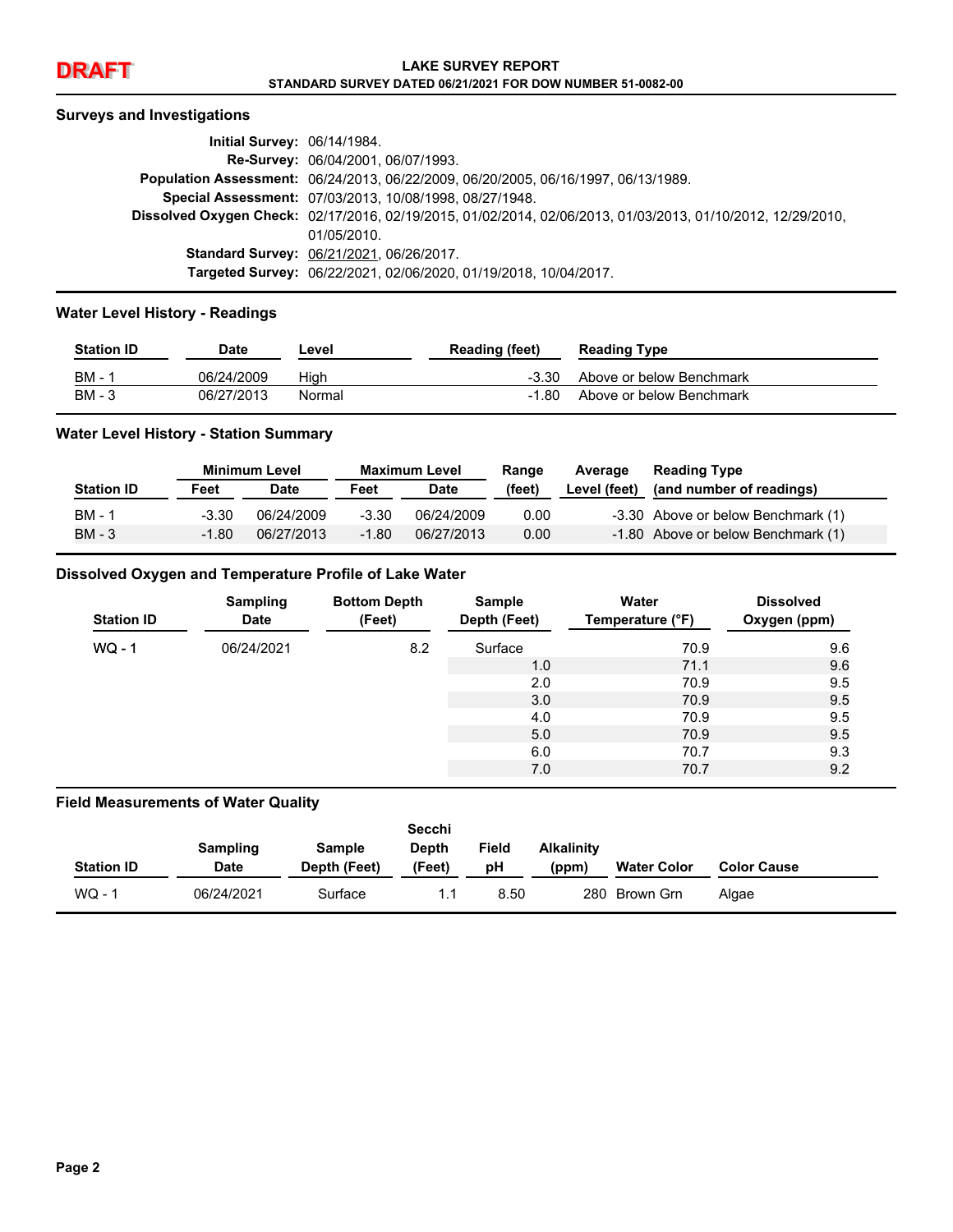#### **Net Catch Summary by Numbers for GN**

#### **Standard gill net sets**

| Number of Sets: 3          |  |
|----------------------------|--|
| First Set Date: 06/21/2021 |  |
| Last Lift Date: 06/24/2021 |  |
| Target Species: N/A        |  |

|            |                         |                   |                       |       | Quartiles for Lake Class 43*   |        |
|------------|-------------------------|-------------------|-----------------------|-------|--------------------------------|--------|
| Abbr       | <b>Species</b>          | <b>Total Fish</b> | <b>Number Per Set</b> | 25%   | 50%                            | 75%    |
| BIB        | <b>Bigmouth Buffalo</b> | 211               | 70.33                 | 0.75  | 2.58                           | 6.96   |
| <b>BLB</b> | <b>Black Bullhead</b>   | 145               | 48.33                 | 30.34 | 75.58                          | 150.62 |
| <b>BLC</b> | <b>Black Crappie</b>    | 17                | 5.67                  | 1.41  | 3.71                           | 13.75  |
| <b>BRB</b> | <b>Brown Bullhead</b>   |                   | 0.33                  | 0.50  | 1.50                           | 5.63   |
| <b>CAP</b> | Common Carp             | 22                | 7.33                  | 1.00  | 3.33                           | 13.75  |
| <b>WAE</b> | Walleye                 | 100               | 33.33                 | 2.28  | 6.83                           | 18.06  |
| <b>YEP</b> | <b>Yellow Perch</b>     | 221               | 73.67                 | 2.65  | 8.00                           | 25.00  |
|            |                         | Total Fish/Set:   | 239.00                |       | * Quartiles for Number Per Set |        |

#### **Net Catch Summary by Weight for GN**

#### **Standard gill net sets**

|            |                         | <b>Total Weight</b>    | <b>Pounds</b> | Mean   |      | Quartiles for Lake Class 43* |      |
|------------|-------------------------|------------------------|---------------|--------|------|------------------------------|------|
| Abbr       | <b>Species</b>          | (Pounds)               | Per Set       | Weight | 25%  | 50%                          | 75%  |
| BIB        | <b>Bigmouth Buffalo</b> | 31.21                  | 10.40         | 0.15   | N/A  | N/A                          | N/A  |
| <b>BLB</b> | <b>Black Bullhead</b>   | 23.58                  | 7.86          | 0.16   | 0.17 | 0.26                         | 0.39 |
| <b>BLC</b> | <b>Black Crappie</b>    | 1.27                   | 0.42          | 0.07   | 0.16 | 0.25                         | 0.35 |
| <b>BRB</b> | Brown Bullhead          | 0.09                   | 0.03          | 0.09   | 0.30 | 0.50                         | 0.70 |
| CAP        | Common Carp             | 47.98                  | 15.99         | 2.18   | 0.81 | 1.98                         | 3.70 |
| <b>WAE</b> | Walleye                 | 127.52                 | 42.51         | 1.28   | 1.01 | 1.53                         | 2.30 |
| <b>YEP</b> | Yellow Perch            | 35.33                  | 11.78         | 0.16   | 0.13 | 0.21                         | 0.31 |
|            |                         | Total Pounds Fish/Set: | 89.00         |        |      | * Quartiles for Mean Weight  |      |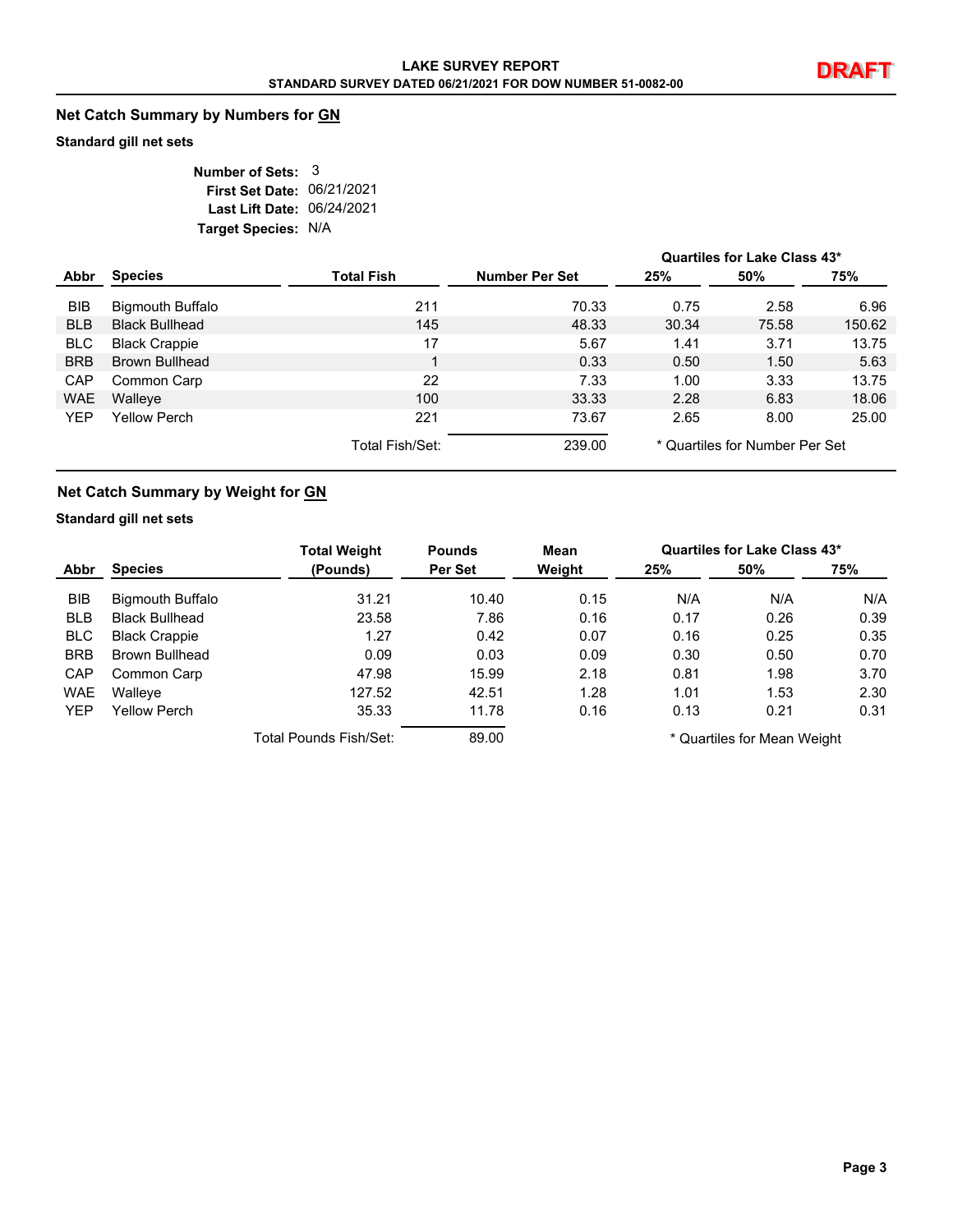#### **Net Catch Summary by Numbers for TN**

#### **Standard 3/4-in mesh, double frame trap net sets**

| Number of Sets: 8          |  |
|----------------------------|--|
| First Set Date: 06/21/2021 |  |
| Last Lift Date: 06/24/2021 |  |
| Target Species: N/A        |  |

|            |                         |                   |                       |       | Quartiles for Lake Class 43*   |        |
|------------|-------------------------|-------------------|-----------------------|-------|--------------------------------|--------|
| Abbr       | <b>Species</b>          | <b>Total Fish</b> | <b>Number Per Set</b> | 25%   | 50%                            | 75%    |
| <b>BIB</b> | <b>Bigmouth Buffalo</b> | 26                | 3.25                  | 0.17  | 0.38                           | 1.04   |
| <b>BLB</b> | <b>Black Bullhead</b>   | 182               | 22.75                 | 11.50 | 42.00                          | 132.61 |
| BLC        | <b>Black Crappie</b>    | 119               | 14.88                 | 1.17  | 4.88                           | 20.50  |
| CAP        | Common Carp             | 40                | 5.00                  | 1.00  | 2.44                           | 5.51   |
| OSS        | Orangespotted Sunfish   | 21                | 2.63                  | N/A   | N/A                            | N/A    |
| <b>WAE</b> | Walleye                 | 24                | 3.00                  | 0.50  | 1.33                           | 2.95   |
| YEB        | Yellow Bullhead         | 13                | 1.63                  | 0.50  | 1.13                           | 2.50   |
| <b>YEP</b> | Yellow Perch            | 165               | 20.63                 | 0.33  | 1.37                           | 3.76   |
|            |                         | Total Fish/Set:   | 73.75                 |       | * Quartiles for Number Per Set |        |

#### **Net Catch Summary by Weight for TN**

#### **Standard 3/4-in mesh, double frame trap net sets**

|            |                         | <b>Total Weight</b>    | <b>Pounds</b> | Mean   |      | Quartiles for Lake Class 43* |      |
|------------|-------------------------|------------------------|---------------|--------|------|------------------------------|------|
| Abbr       | <b>Species</b>          | (Pounds)               | Per Set       | Weight | 25%  | 50%                          | 75%  |
| BIB        | <b>Bigmouth Buffalo</b> | 138.04                 | 17.25         | 5.31   | 2.56 | 3.75                         | 5.83 |
| <b>BLB</b> | <b>Black Bullhead</b>   | 55.58                  | 6.95          | 0.31   | 0.18 | 0.28                         | 0.40 |
| <b>BLC</b> | <b>Black Crappie</b>    | 9.60                   | 1.20          | 0.08   | 0.22 | 0.34                         | 0.50 |
| <b>CAP</b> | Common Carp             | 138.81                 | 17.35         | 3.47   | 1.42 | 2.92                         | 4.58 |
| <b>OSS</b> | Orangespotted Sunfish   | 0.73                   | 0.09          | 0.03   | N/A  | N/A                          | N/A  |
| <b>WAE</b> | Walleye                 | 22.72                  | 2.84          | 0.95   | 0.82 | 1.44                         | 2.28 |
| <b>YEB</b> | <b>Yellow Bullhead</b>  | 11.25                  | 1.41          | 0.87   | 0.31 | 0.48                         | 0.67 |
| <b>YEP</b> | <b>Yellow Perch</b>     | 19.28                  | 2.41          | 0.12   | 0.11 | 0.18                         | 0.30 |
|            |                         | Total Pounds Fish/Set: | 49.50         |        |      | * Quartiles for Mean Weight  |      |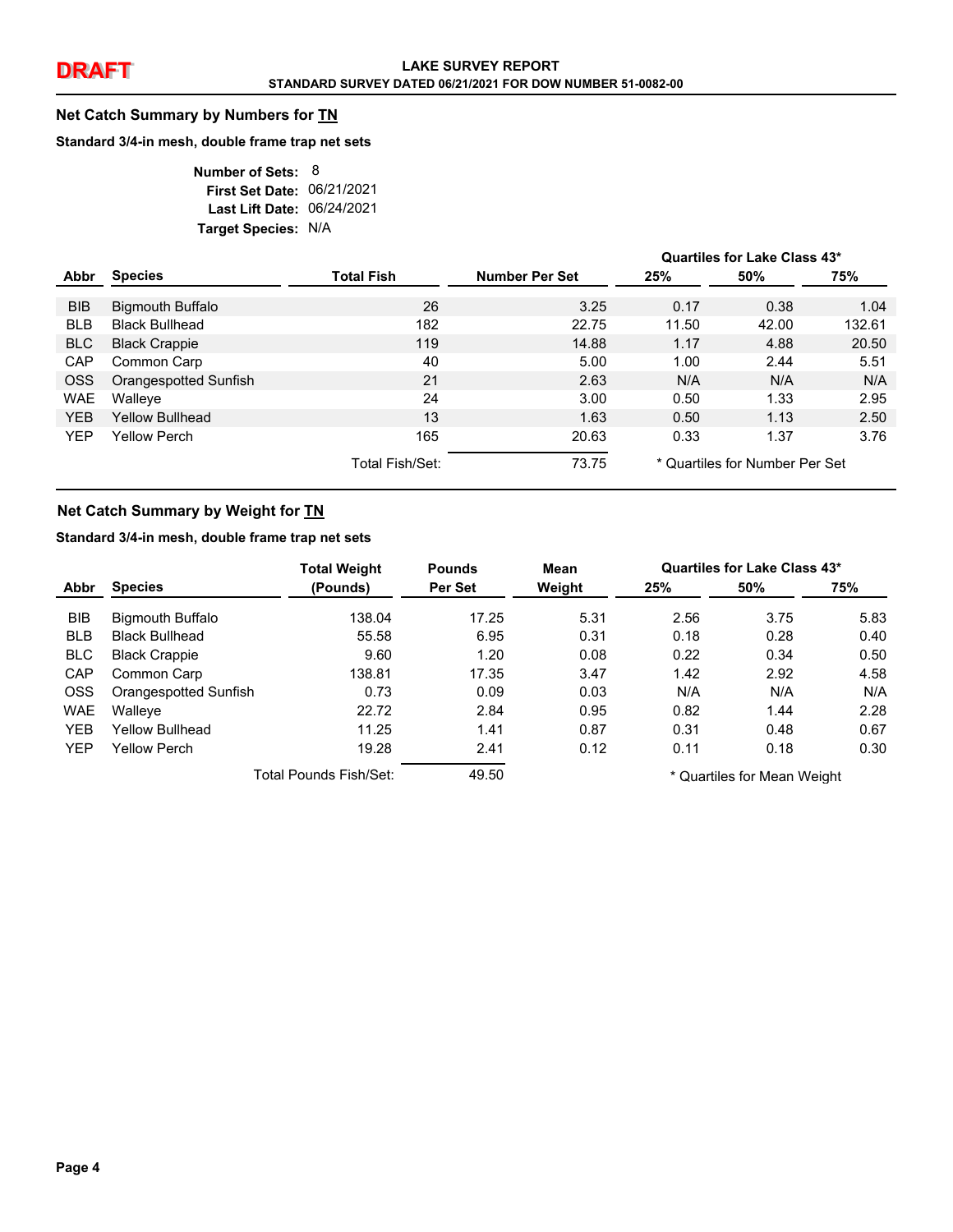#### **Natural Reproduction Catch Summary for SE**

#### **Standard shoreline seining**

| Number of Hauls: 1                |                                                  |
|-----------------------------------|--------------------------------------------------|
| First Haul Date: 06/24/2021       |                                                  |
| <b>Last Haul Date: 06/24/2021</b> |                                                  |
|                                   | <b>Target Species: Young of the year walleye</b> |

|            |                |     |        |               | Mean     |                       |                |             |
|------------|----------------|-----|--------|---------------|----------|-----------------------|----------------|-------------|
|            |                |     | Total  | <b>Number</b> | Length   | Length Range (inches) |                | <b>CPUE</b> |
| Abbr       | <b>Species</b> | Age | Number | Measured      | (inches) | <b>Minimum</b>        | <b>Maximum</b> | (num/haul)  |
| <b>WAE</b> | Walleve        | YOY | 57     | 57            | 2.69     | 2.05                  | 3.07           | 57.00       |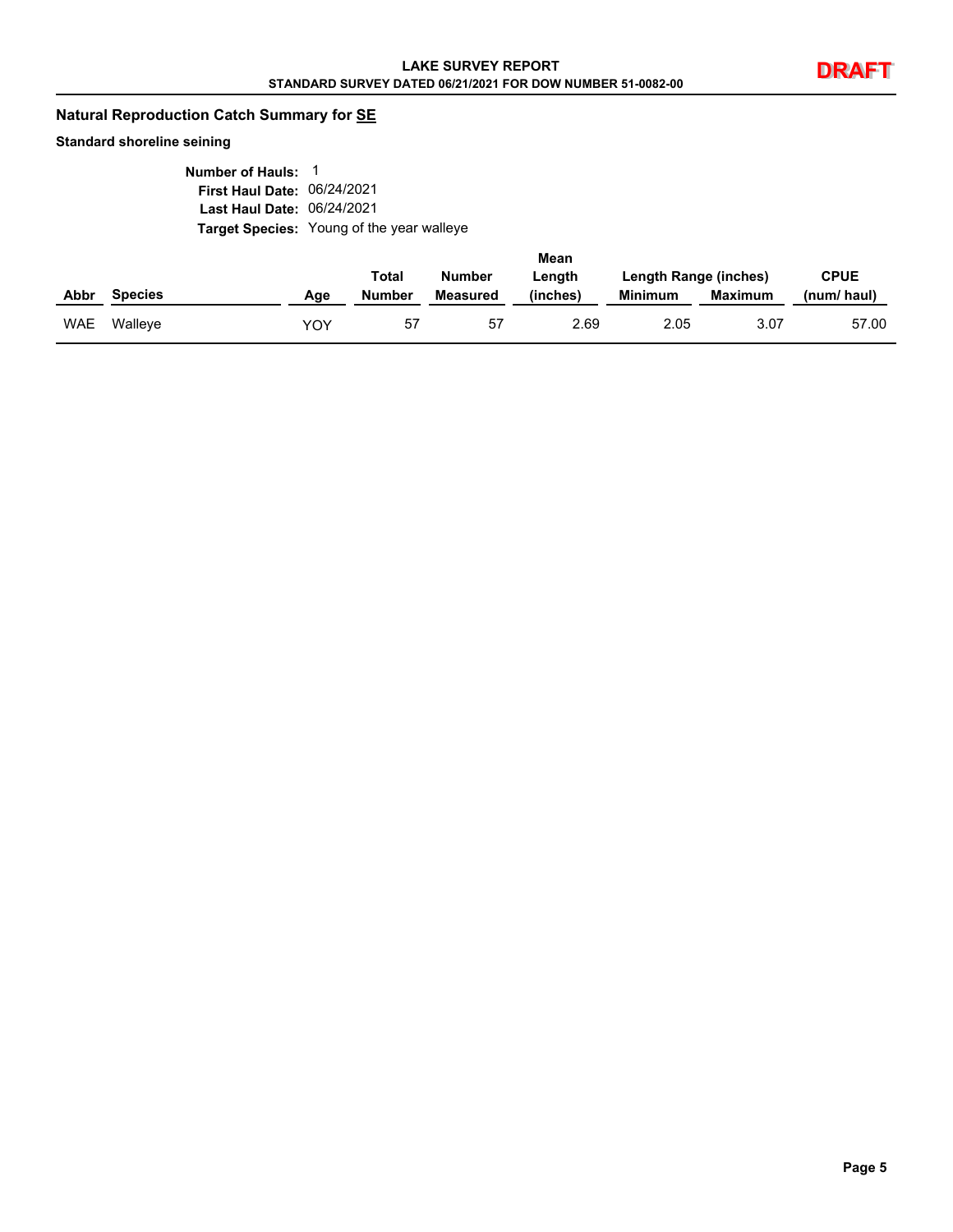#### **Length Frequency Distribution for GN**

#### **Standard gill net sets**

(Field work conducted between 06/21/2021 and 06/24/2021)

| < 3.00<br>$3.00 - 3.49$<br>٠<br>$3.50 - 3.99$<br>-<br>2<br>$4.00 - 4.49$<br>7<br>3<br>12<br>5<br>4.50 - 4.99<br>4<br>1<br>37<br>77<br>$5.00 - 5.49$<br>$\blacksquare$<br>$\overline{a}$<br>4<br>95<br>27<br>81<br>$5.50 - 5.99$<br>$\overline{a}$<br>7<br>63<br>30<br>$6.00 - 6.49$<br>-<br>$\blacksquare$<br>٠<br>24<br>24<br>4<br>$6.50 - 6.99$<br>-<br>19<br>7<br>1<br>$7.00 - 7.49$<br>1<br>1<br>6<br>7.50 - 7.99<br>2<br>1<br>6<br>$8.00 - 8.49$<br>$\overline{a}$<br>2<br>4<br>1<br>12<br>$8.50 - 8.99$<br>۰<br>$\overline{a}$<br>5<br>2<br>13<br>1<br>$9.00 - 9.49$<br>-<br>4<br>5<br>1<br>$9.50 - 9.99$<br>2<br>15<br>10.00 - 10.49<br>-<br>۰<br>4<br>23<br>10.50 - 10.99<br>-<br>$\overline{a}$<br>11<br>5<br>11.00 - 11.49<br>٠<br>۰<br>$\blacksquare$<br>-<br>1<br>2<br>3<br>1<br>11.50 - 11.99<br>1<br>12.00 - 12.99<br>$\overline{a}$<br>2<br>13.00 - 13.99<br>$\overline{a}$<br>14.00 - 14.99<br>۰<br>1<br>15.00 - 15.99<br>٠<br>٠<br>3<br>16.00 - 16.99<br>4<br>17.00 - 17.99<br>17<br>18.00 - 18.99<br>L,<br>۰<br>1<br>9<br>19.00 - 19.99<br>٠<br>1<br>6<br>20.00 - 20.99<br>۰<br>$\blacksquare$<br>-<br>21.00 - 21.99<br>$\overline{a}$<br>1<br>22.00 - 22.99<br>1<br>23.00 - 23.99<br>1<br>24.00 - 24.99<br>1<br>25.00 - 25.99<br>۰<br>2<br>26.00 - 26.99<br>27.00 - 27.99<br>28.00 - 28.99<br>٠<br>29.00 - 29.99<br>30.00 - 30.99<br>31.00 - 31.99<br>32.00 - 32.99<br>33.00 - 33.99<br>34.00 - 34.99<br>35.00 - 35.99<br>$=$ > 36.00<br><b>WAE</b><br><u>BIB</u><br><b>BLB</b><br><b>BLC</b><br><b>BRB</b><br>$CAP$<br><b>YEP</b><br>212<br>145<br>17<br>99<br>223<br>1<br>22<br>Total<br>4.65<br>4.65<br>4.33<br>5.47<br>8.27<br>9.13<br>4.76<br>Min. Length<br>9.25<br>13.98<br>5.75<br>5.47<br>26.46<br>23.66<br>12.60<br>Max. Length |             | BIB  | <b>BLB</b> | <b>BLC</b> | <b>BRB</b> | <u>CAP</u> | <b>WAE</b> | YEP  |
|--------------------------------------------------------------------------------------------------------------------------------------------------------------------------------------------------------------------------------------------------------------------------------------------------------------------------------------------------------------------------------------------------------------------------------------------------------------------------------------------------------------------------------------------------------------------------------------------------------------------------------------------------------------------------------------------------------------------------------------------------------------------------------------------------------------------------------------------------------------------------------------------------------------------------------------------------------------------------------------------------------------------------------------------------------------------------------------------------------------------------------------------------------------------------------------------------------------------------------------------------------------------------------------------------------------------------------------------------------------------------------------------------------------------------------------------------------------------------------------------------------------------------------------------------------------------------------------------------------------------------------------------------------------------------------------------------------------------------------------------------------------|-------------|------|------------|------------|------------|------------|------------|------|
|                                                                                                                                                                                                                                                                                                                                                                                                                                                                                                                                                                                                                                                                                                                                                                                                                                                                                                                                                                                                                                                                                                                                                                                                                                                                                                                                                                                                                                                                                                                                                                                                                                                                                                                                                              |             |      |            |            |            |            |            |      |
|                                                                                                                                                                                                                                                                                                                                                                                                                                                                                                                                                                                                                                                                                                                                                                                                                                                                                                                                                                                                                                                                                                                                                                                                                                                                                                                                                                                                                                                                                                                                                                                                                                                                                                                                                              |             |      |            |            |            |            |            |      |
|                                                                                                                                                                                                                                                                                                                                                                                                                                                                                                                                                                                                                                                                                                                                                                                                                                                                                                                                                                                                                                                                                                                                                                                                                                                                                                                                                                                                                                                                                                                                                                                                                                                                                                                                                              |             |      |            |            |            |            |            |      |
|                                                                                                                                                                                                                                                                                                                                                                                                                                                                                                                                                                                                                                                                                                                                                                                                                                                                                                                                                                                                                                                                                                                                                                                                                                                                                                                                                                                                                                                                                                                                                                                                                                                                                                                                                              |             |      |            |            |            |            |            |      |
|                                                                                                                                                                                                                                                                                                                                                                                                                                                                                                                                                                                                                                                                                                                                                                                                                                                                                                                                                                                                                                                                                                                                                                                                                                                                                                                                                                                                                                                                                                                                                                                                                                                                                                                                                              |             |      |            |            |            |            |            |      |
|                                                                                                                                                                                                                                                                                                                                                                                                                                                                                                                                                                                                                                                                                                                                                                                                                                                                                                                                                                                                                                                                                                                                                                                                                                                                                                                                                                                                                                                                                                                                                                                                                                                                                                                                                              |             |      |            |            |            |            |            |      |
|                                                                                                                                                                                                                                                                                                                                                                                                                                                                                                                                                                                                                                                                                                                                                                                                                                                                                                                                                                                                                                                                                                                                                                                                                                                                                                                                                                                                                                                                                                                                                                                                                                                                                                                                                              |             |      |            |            |            |            |            |      |
|                                                                                                                                                                                                                                                                                                                                                                                                                                                                                                                                                                                                                                                                                                                                                                                                                                                                                                                                                                                                                                                                                                                                                                                                                                                                                                                                                                                                                                                                                                                                                                                                                                                                                                                                                              |             |      |            |            |            |            |            |      |
|                                                                                                                                                                                                                                                                                                                                                                                                                                                                                                                                                                                                                                                                                                                                                                                                                                                                                                                                                                                                                                                                                                                                                                                                                                                                                                                                                                                                                                                                                                                                                                                                                                                                                                                                                              |             |      |            |            |            |            |            |      |
|                                                                                                                                                                                                                                                                                                                                                                                                                                                                                                                                                                                                                                                                                                                                                                                                                                                                                                                                                                                                                                                                                                                                                                                                                                                                                                                                                                                                                                                                                                                                                                                                                                                                                                                                                              |             |      |            |            |            |            |            |      |
|                                                                                                                                                                                                                                                                                                                                                                                                                                                                                                                                                                                                                                                                                                                                                                                                                                                                                                                                                                                                                                                                                                                                                                                                                                                                                                                                                                                                                                                                                                                                                                                                                                                                                                                                                              |             |      |            |            |            |            |            |      |
|                                                                                                                                                                                                                                                                                                                                                                                                                                                                                                                                                                                                                                                                                                                                                                                                                                                                                                                                                                                                                                                                                                                                                                                                                                                                                                                                                                                                                                                                                                                                                                                                                                                                                                                                                              |             |      |            |            |            |            |            |      |
|                                                                                                                                                                                                                                                                                                                                                                                                                                                                                                                                                                                                                                                                                                                                                                                                                                                                                                                                                                                                                                                                                                                                                                                                                                                                                                                                                                                                                                                                                                                                                                                                                                                                                                                                                              |             |      |            |            |            |            |            |      |
|                                                                                                                                                                                                                                                                                                                                                                                                                                                                                                                                                                                                                                                                                                                                                                                                                                                                                                                                                                                                                                                                                                                                                                                                                                                                                                                                                                                                                                                                                                                                                                                                                                                                                                                                                              |             |      |            |            |            |            |            |      |
|                                                                                                                                                                                                                                                                                                                                                                                                                                                                                                                                                                                                                                                                                                                                                                                                                                                                                                                                                                                                                                                                                                                                                                                                                                                                                                                                                                                                                                                                                                                                                                                                                                                                                                                                                              |             |      |            |            |            |            |            |      |
|                                                                                                                                                                                                                                                                                                                                                                                                                                                                                                                                                                                                                                                                                                                                                                                                                                                                                                                                                                                                                                                                                                                                                                                                                                                                                                                                                                                                                                                                                                                                                                                                                                                                                                                                                              |             |      |            |            |            |            |            |      |
|                                                                                                                                                                                                                                                                                                                                                                                                                                                                                                                                                                                                                                                                                                                                                                                                                                                                                                                                                                                                                                                                                                                                                                                                                                                                                                                                                                                                                                                                                                                                                                                                                                                                                                                                                              |             |      |            |            |            |            |            |      |
|                                                                                                                                                                                                                                                                                                                                                                                                                                                                                                                                                                                                                                                                                                                                                                                                                                                                                                                                                                                                                                                                                                                                                                                                                                                                                                                                                                                                                                                                                                                                                                                                                                                                                                                                                              |             |      |            |            |            |            |            |      |
|                                                                                                                                                                                                                                                                                                                                                                                                                                                                                                                                                                                                                                                                                                                                                                                                                                                                                                                                                                                                                                                                                                                                                                                                                                                                                                                                                                                                                                                                                                                                                                                                                                                                                                                                                              |             |      |            |            |            |            |            |      |
|                                                                                                                                                                                                                                                                                                                                                                                                                                                                                                                                                                                                                                                                                                                                                                                                                                                                                                                                                                                                                                                                                                                                                                                                                                                                                                                                                                                                                                                                                                                                                                                                                                                                                                                                                              |             |      |            |            |            |            |            |      |
|                                                                                                                                                                                                                                                                                                                                                                                                                                                                                                                                                                                                                                                                                                                                                                                                                                                                                                                                                                                                                                                                                                                                                                                                                                                                                                                                                                                                                                                                                                                                                                                                                                                                                                                                                              |             |      |            |            |            |            |            |      |
|                                                                                                                                                                                                                                                                                                                                                                                                                                                                                                                                                                                                                                                                                                                                                                                                                                                                                                                                                                                                                                                                                                                                                                                                                                                                                                                                                                                                                                                                                                                                                                                                                                                                                                                                                              |             |      |            |            |            |            |            |      |
|                                                                                                                                                                                                                                                                                                                                                                                                                                                                                                                                                                                                                                                                                                                                                                                                                                                                                                                                                                                                                                                                                                                                                                                                                                                                                                                                                                                                                                                                                                                                                                                                                                                                                                                                                              |             |      |            |            |            |            |            |      |
|                                                                                                                                                                                                                                                                                                                                                                                                                                                                                                                                                                                                                                                                                                                                                                                                                                                                                                                                                                                                                                                                                                                                                                                                                                                                                                                                                                                                                                                                                                                                                                                                                                                                                                                                                              |             |      |            |            |            |            |            |      |
|                                                                                                                                                                                                                                                                                                                                                                                                                                                                                                                                                                                                                                                                                                                                                                                                                                                                                                                                                                                                                                                                                                                                                                                                                                                                                                                                                                                                                                                                                                                                                                                                                                                                                                                                                              |             |      |            |            |            |            |            |      |
|                                                                                                                                                                                                                                                                                                                                                                                                                                                                                                                                                                                                                                                                                                                                                                                                                                                                                                                                                                                                                                                                                                                                                                                                                                                                                                                                                                                                                                                                                                                                                                                                                                                                                                                                                              |             |      |            |            |            |            |            |      |
|                                                                                                                                                                                                                                                                                                                                                                                                                                                                                                                                                                                                                                                                                                                                                                                                                                                                                                                                                                                                                                                                                                                                                                                                                                                                                                                                                                                                                                                                                                                                                                                                                                                                                                                                                              |             |      |            |            |            |            |            |      |
|                                                                                                                                                                                                                                                                                                                                                                                                                                                                                                                                                                                                                                                                                                                                                                                                                                                                                                                                                                                                                                                                                                                                                                                                                                                                                                                                                                                                                                                                                                                                                                                                                                                                                                                                                              |             |      |            |            |            |            |            |      |
|                                                                                                                                                                                                                                                                                                                                                                                                                                                                                                                                                                                                                                                                                                                                                                                                                                                                                                                                                                                                                                                                                                                                                                                                                                                                                                                                                                                                                                                                                                                                                                                                                                                                                                                                                              |             |      |            |            |            |            |            |      |
|                                                                                                                                                                                                                                                                                                                                                                                                                                                                                                                                                                                                                                                                                                                                                                                                                                                                                                                                                                                                                                                                                                                                                                                                                                                                                                                                                                                                                                                                                                                                                                                                                                                                                                                                                              |             |      |            |            |            |            |            |      |
|                                                                                                                                                                                                                                                                                                                                                                                                                                                                                                                                                                                                                                                                                                                                                                                                                                                                                                                                                                                                                                                                                                                                                                                                                                                                                                                                                                                                                                                                                                                                                                                                                                                                                                                                                              |             |      |            |            |            |            |            |      |
|                                                                                                                                                                                                                                                                                                                                                                                                                                                                                                                                                                                                                                                                                                                                                                                                                                                                                                                                                                                                                                                                                                                                                                                                                                                                                                                                                                                                                                                                                                                                                                                                                                                                                                                                                              |             |      |            |            |            |            |            |      |
|                                                                                                                                                                                                                                                                                                                                                                                                                                                                                                                                                                                                                                                                                                                                                                                                                                                                                                                                                                                                                                                                                                                                                                                                                                                                                                                                                                                                                                                                                                                                                                                                                                                                                                                                                              |             |      |            |            |            |            |            |      |
|                                                                                                                                                                                                                                                                                                                                                                                                                                                                                                                                                                                                                                                                                                                                                                                                                                                                                                                                                                                                                                                                                                                                                                                                                                                                                                                                                                                                                                                                                                                                                                                                                                                                                                                                                              |             |      |            |            |            |            |            |      |
|                                                                                                                                                                                                                                                                                                                                                                                                                                                                                                                                                                                                                                                                                                                                                                                                                                                                                                                                                                                                                                                                                                                                                                                                                                                                                                                                                                                                                                                                                                                                                                                                                                                                                                                                                              |             |      |            |            |            |            |            |      |
|                                                                                                                                                                                                                                                                                                                                                                                                                                                                                                                                                                                                                                                                                                                                                                                                                                                                                                                                                                                                                                                                                                                                                                                                                                                                                                                                                                                                                                                                                                                                                                                                                                                                                                                                                              |             |      |            |            |            |            |            |      |
|                                                                                                                                                                                                                                                                                                                                                                                                                                                                                                                                                                                                                                                                                                                                                                                                                                                                                                                                                                                                                                                                                                                                                                                                                                                                                                                                                                                                                                                                                                                                                                                                                                                                                                                                                              |             |      |            |            |            |            |            |      |
|                                                                                                                                                                                                                                                                                                                                                                                                                                                                                                                                                                                                                                                                                                                                                                                                                                                                                                                                                                                                                                                                                                                                                                                                                                                                                                                                                                                                                                                                                                                                                                                                                                                                                                                                                              |             |      |            |            |            |            |            |      |
|                                                                                                                                                                                                                                                                                                                                                                                                                                                                                                                                                                                                                                                                                                                                                                                                                                                                                                                                                                                                                                                                                                                                                                                                                                                                                                                                                                                                                                                                                                                                                                                                                                                                                                                                                              |             |      |            |            |            |            |            |      |
|                                                                                                                                                                                                                                                                                                                                                                                                                                                                                                                                                                                                                                                                                                                                                                                                                                                                                                                                                                                                                                                                                                                                                                                                                                                                                                                                                                                                                                                                                                                                                                                                                                                                                                                                                              |             |      |            |            |            |            |            |      |
|                                                                                                                                                                                                                                                                                                                                                                                                                                                                                                                                                                                                                                                                                                                                                                                                                                                                                                                                                                                                                                                                                                                                                                                                                                                                                                                                                                                                                                                                                                                                                                                                                                                                                                                                                              |             |      |            |            |            |            |            |      |
|                                                                                                                                                                                                                                                                                                                                                                                                                                                                                                                                                                                                                                                                                                                                                                                                                                                                                                                                                                                                                                                                                                                                                                                                                                                                                                                                                                                                                                                                                                                                                                                                                                                                                                                                                              |             |      |            |            |            |            |            |      |
|                                                                                                                                                                                                                                                                                                                                                                                                                                                                                                                                                                                                                                                                                                                                                                                                                                                                                                                                                                                                                                                                                                                                                                                                                                                                                                                                                                                                                                                                                                                                                                                                                                                                                                                                                              |             |      |            |            |            |            |            |      |
|                                                                                                                                                                                                                                                                                                                                                                                                                                                                                                                                                                                                                                                                                                                                                                                                                                                                                                                                                                                                                                                                                                                                                                                                                                                                                                                                                                                                                                                                                                                                                                                                                                                                                                                                                              |             |      |            |            |            |            |            |      |
|                                                                                                                                                                                                                                                                                                                                                                                                                                                                                                                                                                                                                                                                                                                                                                                                                                                                                                                                                                                                                                                                                                                                                                                                                                                                                                                                                                                                                                                                                                                                                                                                                                                                                                                                                              |             |      |            |            |            |            |            |      |
|                                                                                                                                                                                                                                                                                                                                                                                                                                                                                                                                                                                                                                                                                                                                                                                                                                                                                                                                                                                                                                                                                                                                                                                                                                                                                                                                                                                                                                                                                                                                                                                                                                                                                                                                                              |             |      |            |            |            |            |            |      |
|                                                                                                                                                                                                                                                                                                                                                                                                                                                                                                                                                                                                                                                                                                                                                                                                                                                                                                                                                                                                                                                                                                                                                                                                                                                                                                                                                                                                                                                                                                                                                                                                                                                                                                                                                              |             |      |            |            |            |            |            |      |
|                                                                                                                                                                                                                                                                                                                                                                                                                                                                                                                                                                                                                                                                                                                                                                                                                                                                                                                                                                                                                                                                                                                                                                                                                                                                                                                                                                                                                                                                                                                                                                                                                                                                                                                                                              |             |      |            |            |            |            |            |      |
|                                                                                                                                                                                                                                                                                                                                                                                                                                                                                                                                                                                                                                                                                                                                                                                                                                                                                                                                                                                                                                                                                                                                                                                                                                                                                                                                                                                                                                                                                                                                                                                                                                                                                                                                                              |             |      |            |            |            |            |            |      |
|                                                                                                                                                                                                                                                                                                                                                                                                                                                                                                                                                                                                                                                                                                                                                                                                                                                                                                                                                                                                                                                                                                                                                                                                                                                                                                                                                                                                                                                                                                                                                                                                                                                                                                                                                              | Mean Length | 6.48 | 6.21       | 5.05       | 5.47       | 13.94      | 14.02      | 7.43 |
| 98<br>17<br>1<br>22<br>99<br># Measured<br>112<br>96                                                                                                                                                                                                                                                                                                                                                                                                                                                                                                                                                                                                                                                                                                                                                                                                                                                                                                                                                                                                                                                                                                                                                                                                                                                                                                                                                                                                                                                                                                                                                                                                                                                                                                         |             |      |            |            |            |            |            |      |
| No Lengths for<br>33<br>0<br>0<br>0<br>125<br>113<br>1                                                                                                                                                                                                                                                                                                                                                                                                                                                                                                                                                                                                                                                                                                                                                                                                                                                                                                                                                                                                                                                                                                                                                                                                                                                                                                                                                                                                                                                                                                                                                                                                                                                                                                       |             |      |            |            |            |            |            |      |

**Note:** Unless all fish were measured in the catch, totals shown for some length-frequency distributions may differ from the total number of fish in the catch, due to rounding of fractions used in the estimation of length frequency from a subsample of measured fish.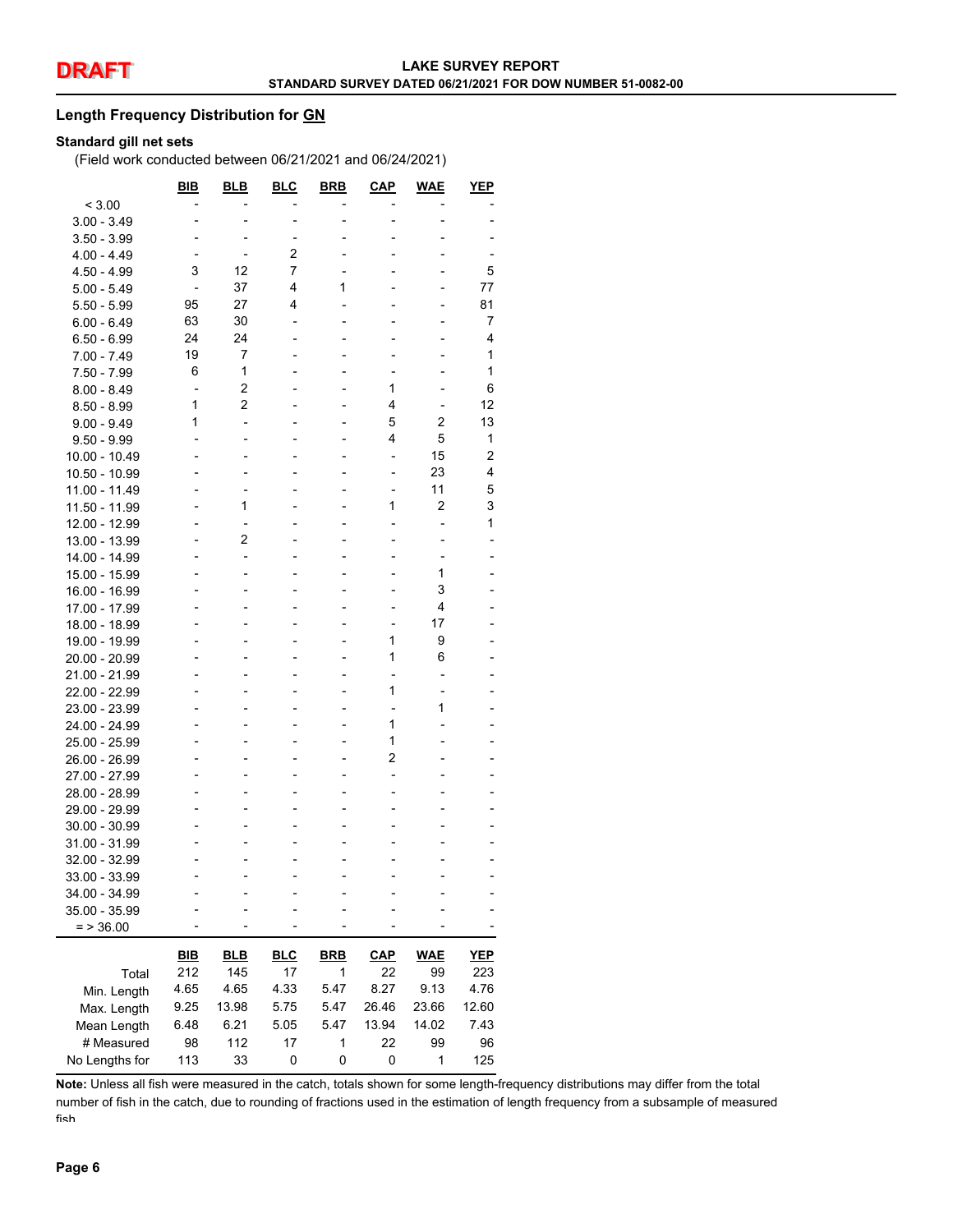#### **Length Frequency Distribution for TN**

#### **Standard 3/4-in mesh, double frame trap net sets**

(Field work conducted between 06/21/2021 and 06/24/2021)

|                | BIB            | BLB                      | <b>BLC</b>               | <b>CAP</b>               | <u>OSS</u> | <b>WAE</b>               | YEB                      | YEP        |
|----------------|----------------|--------------------------|--------------------------|--------------------------|------------|--------------------------|--------------------------|------------|
| < 3.00         |                |                          |                          |                          | 1          |                          |                          |            |
| $3.00 - 3.49$  |                |                          |                          | -                        | 8          |                          |                          |            |
| $3.50 - 3.99$  |                |                          |                          | -                        | 11         |                          |                          |            |
| 4.00 - 4.49    |                | 11                       |                          |                          | 1          |                          |                          | 5          |
| $4.50 - 4.99$  |                | 5                        | 28                       |                          |            |                          |                          | 23         |
| $5.00 - 5.49$  | 1              | 37                       | 60                       |                          |            |                          |                          | 59         |
| $5.50 - 5.99$  | 4              | 25                       | 27                       |                          |            |                          |                          | 44         |
| $6.00 - 6.49$  | 6              | 41                       | $\overline{c}$           |                          |            |                          | 1                        | 14         |
| 6.50 - 6.99    | $\overline{c}$ | 25                       | $\overline{a}$           |                          |            |                          |                          | 2          |
| 7.00 - 7.49    | 1              | 9                        | $\overline{\phantom{a}}$ |                          |            |                          |                          | 1          |
| 7.50 - 7.99    |                | $\overline{7}$           | 2                        | 1                        |            |                          |                          |            |
| $8.00 - 8.49$  |                | ٠                        | $\overline{a}$           | 1                        |            |                          | 1                        | 1          |
| $8.50 - 8.99$  |                | 1                        | $\overline{a}$           | 1                        |            | 1                        | 1                        | 6          |
| $9.00 - 9.49$  |                | L,                       | $\overline{a}$           | 9                        |            | 1                        | 3                        | 4          |
| $9.50 - 9.99$  |                | $\blacksquare$           | $\overline{a}$           | 1                        |            | $\overline{a}$           | $\overline{\phantom{a}}$ | 2          |
| 10.00 - 10.49  |                |                          |                          | 4                        |            | 7                        | 1                        | 1          |
| 10.50 - 10.99  |                | -                        |                          | 4                        |            | 6                        | 1                        | 3          |
| 11.00 - 11.49  |                | 1                        | $\overline{a}$           | 1                        |            | 4                        | 1                        |            |
| 11.50 - 11.99  |                | $\overline{2}$           |                          | $\overline{a}$           |            | $\overline{a}$           | 3                        |            |
| 12.00 - 12.99  |                | 4                        | $\overline{a}$           | 1                        |            | $\overline{\phantom{a}}$ |                          | 1          |
| 13.00 - 13.99  |                | 9                        |                          |                          |            |                          | 1                        |            |
| 14.00 - 14.99  |                | 7                        |                          |                          |            |                          |                          |            |
| 15.00 - 15.99  |                | $\overline{\phantom{0}}$ |                          |                          |            |                          |                          |            |
| 16.00 - 16.99  |                | $\blacksquare$           |                          |                          |            |                          |                          |            |
| 17.00 - 17.99  |                |                          |                          |                          |            | $\overline{a}$           |                          |            |
| 18.00 - 18.99  |                |                          |                          |                          |            | 2                        |                          |            |
| 19.00 - 19.99  |                |                          |                          |                          |            | 2                        |                          |            |
| 20.00 - 20.99  |                |                          |                          | -                        |            | 1                        |                          |            |
| 21.00 - 21.99  |                |                          |                          | $\overline{a}$           |            | $\overline{a}$           |                          |            |
| 22.00 - 22.99  | 1              |                          |                          | 2                        |            |                          |                          |            |
| 23.00 - 23.99  | 1              |                          |                          | 3                        |            |                          |                          |            |
| 24.00 - 24.99  | $\overline{2}$ |                          |                          | $\overline{\phantom{a}}$ |            |                          |                          |            |
| 25.00 - 25.99  | $\overline{c}$ |                          | $\overline{a}$           | 4                        |            |                          |                          |            |
| 26.00 - 26.99  | 1              |                          |                          | 3                        |            |                          |                          |            |
| 27.00 - 27.99  | $\overline{a}$ |                          |                          | 4                        |            |                          |                          |            |
| 28.00 - 28.99  | $\overline{c}$ |                          |                          | 1                        |            |                          |                          |            |
| 29.00 - 29.99  | 1              |                          |                          | L,                       |            |                          |                          |            |
| 30.00 - 30.99  | 2              |                          |                          |                          |            |                          |                          |            |
| 31.00 - 31.99  |                |                          |                          |                          |            |                          |                          |            |
| 32.00 - 32.99  |                |                          |                          |                          |            |                          |                          |            |
| 33.00 - 33.99  |                |                          |                          |                          |            |                          |                          |            |
| 34.00 - 34.99  |                |                          |                          |                          |            |                          |                          |            |
| 35.00 - 35.99  |                |                          |                          |                          |            |                          |                          |            |
| $=$ > 36.00    |                |                          |                          |                          |            |                          |                          |            |
|                |                |                          |                          |                          |            |                          |                          |            |
|                | <u>BIB</u>     | <b>BLB</b>               | <b>BLC</b>               | $CAP$                    | <u>OSS</u> | <b>WAE</b>               | <b>YEB</b>               | <b>YEP</b> |
| Total          | 26             | 184                      | 119                      | 40                       | 21         | 24                       | 13                       | 166        |
| Min. Length    | 5.16           | 4.02                     | 4.53                     | 7.95                     | 2.01       | 8.70                     | 6.14                     | 4.33       |
| Max. Length    | 30.39          | 14.25                    | 7.91                     | 28.70                    | 4.02       | 20.51                    | 13.78                    | 12.52      |
| Mean Length    | 15.62          | 7.52                     | 5.25                     | 16.50                    | 3.48       | 12.28                    | 10.25                    | 5.89       |
| # Measured     | 26             | 57                       | 99                       | 40                       | 21         | 24                       | 13                       | 152        |
| No Lengths for | 0              | 125                      | 20                       | 0                        | 0          | 0                        | 0                        | 13         |

**Note:** Unless all fish were measured in the catch, totals shown for some length-frequency distributions may differ from the total number of fish in the catch, due to rounding of fractions used in the estimation of length frequency from a subsample of measured fish.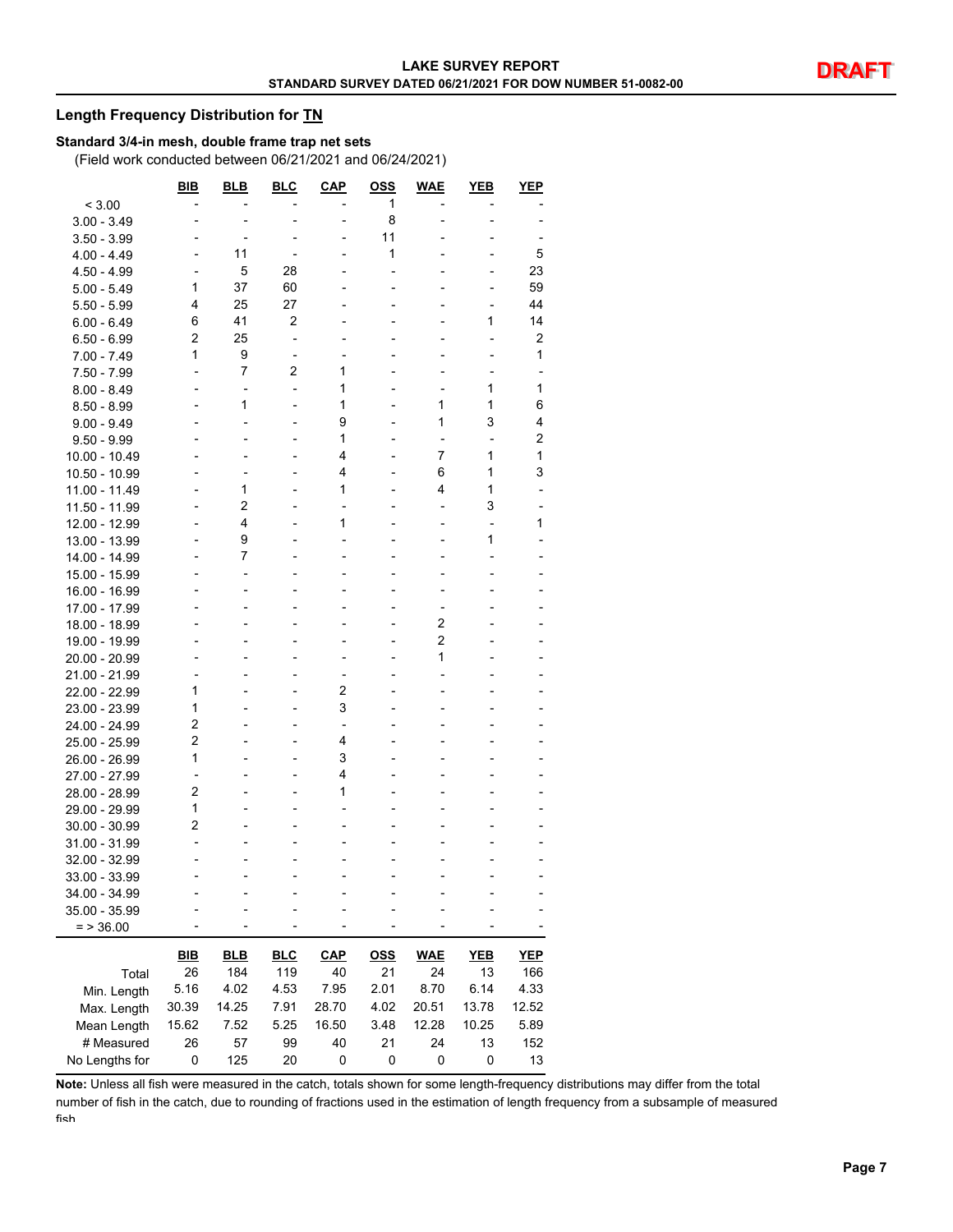#### **Length Frequency Distribution for SE**

#### **Standard shoreline seining**

(Field work conducted on 06/24/2021)

|                | YWAE           |
|----------------|----------------|
| ${}_{0.50}$    |                |
| $0.50 - 0.99$  |                |
| $1.00 - 1.49$  |                |
| $1.50 - 1.99$  |                |
| 2.00 - 2.49    | 9              |
| $2.50 - 2.99$  | 45             |
| $3.00 - 3.49$  | 3              |
| $3.50 - 3.99$  | $\overline{a}$ |
| $4.00 - 4.49$  |                |
| $4.50 - 4.99$  | $\overline{a}$ |
| $5.00 - 5.49$  | $\overline{a}$ |
| $5.50 - 5.99$  | $\overline{a}$ |
| $6.00 - 6.49$  | $\overline{a}$ |
| $6.50 - 6.99$  | $\overline{a}$ |
| $7.00 - 7.49$  | $\overline{a}$ |
| $7.50 - 7.99$  |                |
| $8.00 - 8.49$  | $\overline{a}$ |
| $8.50 - 8.99$  | $\overline{a}$ |
| $9.00 - 9.49$  | $\overline{a}$ |
| $9.50 - 9.99$  |                |
| 10.00 - 10.49  | $\overline{a}$ |
| 10.50 - 10.99  | $\overline{a}$ |
| 11.00 - 11.49  | $\overline{a}$ |
| 11.50 - 11.99  | $\overline{a}$ |
| 12.00 - 12.49  | -              |
| 12.50 - 12.99  |                |
| 13.00 - 13.49  |                |
| 13.50 - 13.99  |                |
| 14.00 - 14.49  |                |
| 14.50 - 14.99  |                |
| 15.00 - 15.49  |                |
| 15.50 - 15.99  |                |
| $= 16.00$      |                |
|                | <u>YWAE</u>    |
| Total          | 57             |
| Min. Length    | 2.05           |
| Max. Length    | 3.07           |
| Mean Length    | 2.69           |
|                | 57             |
| # Measured     |                |
| No Lengths for | 0              |

**Note:** Unless all fish were measured in the catch, totals shown for some length-frequency distributions may differ from the total number of fish in the catch, due to rounding of fractions used in the estimation of length frequency from a subsample of measured fish.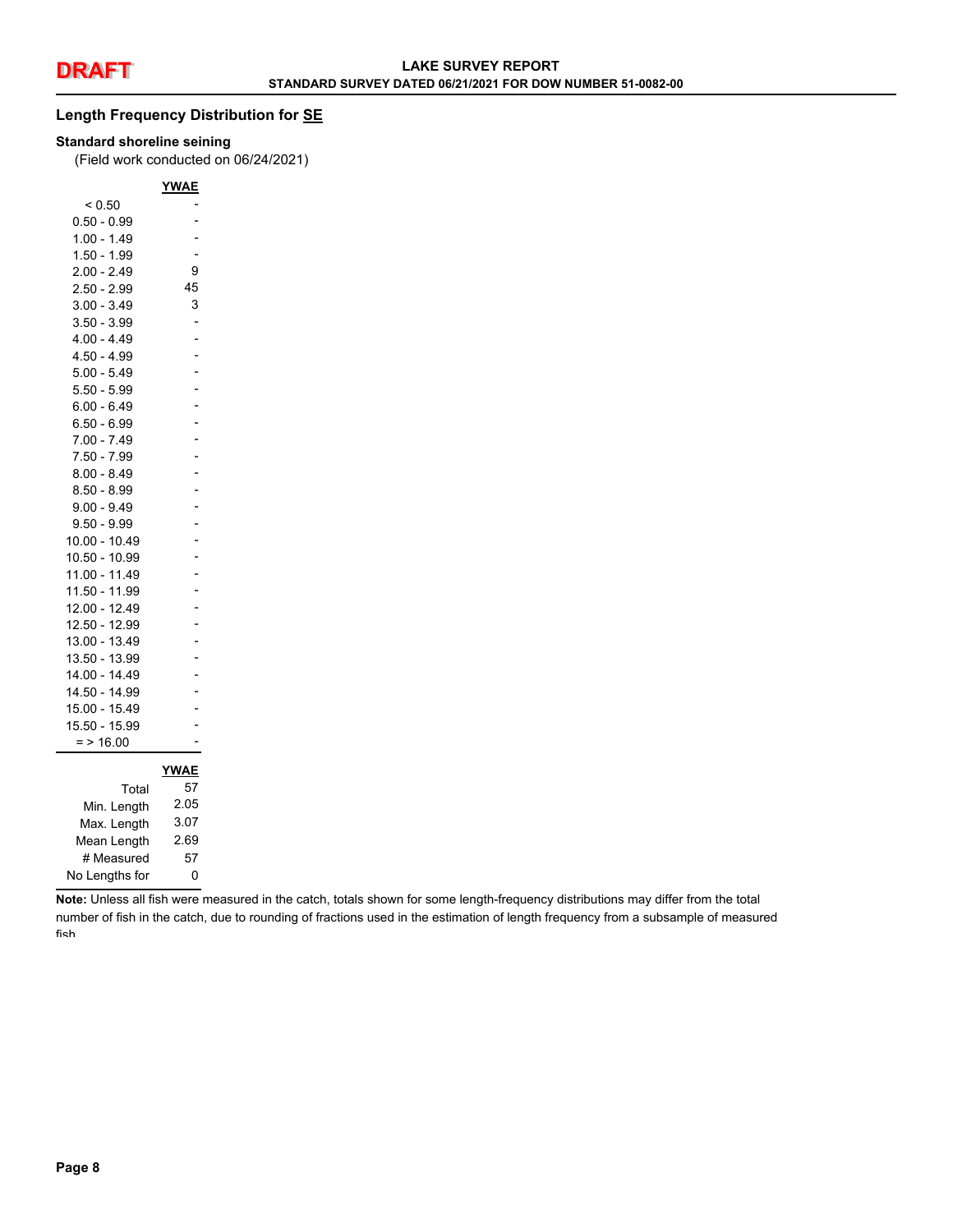| <b>LAKE SURVEY REPORT</b>                                  |  |
|------------------------------------------------------------|--|
| STANDARD SURVEY DATED 06/21/2021 FOR DOW NUMBER 51-0082-00 |  |



| Gear       | <b>Other Species (Gender) (2)</b> | Total      | Number   | Length (inches)  | Number  | Weight (pounds)  |
|------------|-----------------------------------|------------|----------|------------------|---------|------------------|
| Type $(1)$ |                                   | <b>Num</b> | Measured | Min - Mean - Max | Weighed | Min - Mean - Max |
| TN         | <b>Painted Turtle</b>             | 4          |          | N/A              |         | N/A              |

TN = Standard 3/4-in mesh, double frame trap net sets

**(2) Gender:** If identified and reported.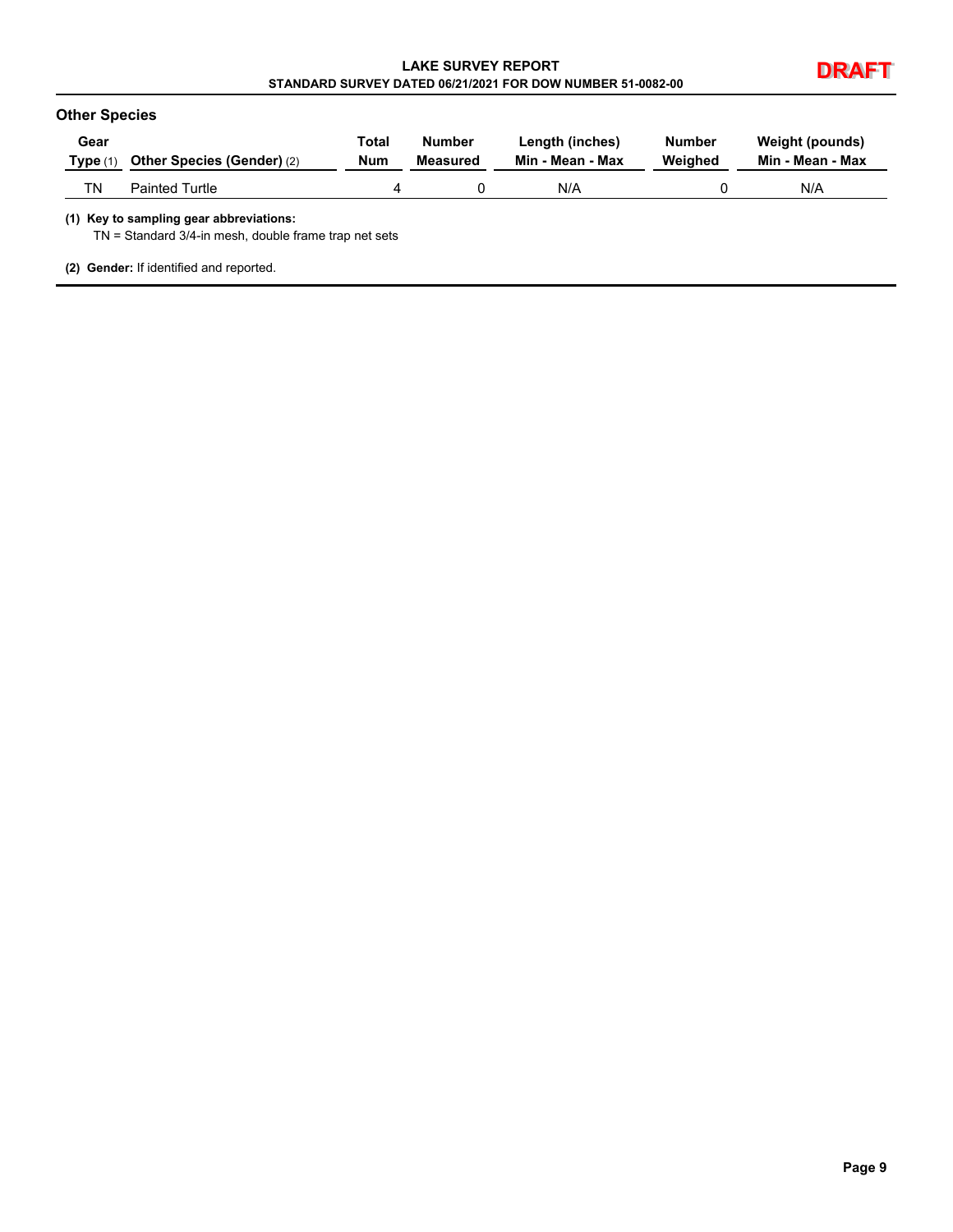**Approval Dates And Notices**

Date Approved By Windom Area Fisheries Supervisor:

Date Approved By Southern Region Fisheries Manager:

**This DRAFT VERSION of the Lake Survey Report contains preliminary data (as of 06/25/2021), and is therefore subject to change at any time.**



Minnesota Department of Natural Resources



By accepting the data in this report, the user agrees the data will be used for personal benefit and not for profit. Any other uses or publication of the data needs the consent of the Department. The Minnesota Department of Natural Resources assumes no responsibility for actual or consequential damage incurred as a result of any user's reliance on the data.

Lake Survey Report revision: 20210209-RJE. Data Date: 06/25/2021 at 11:12 am .